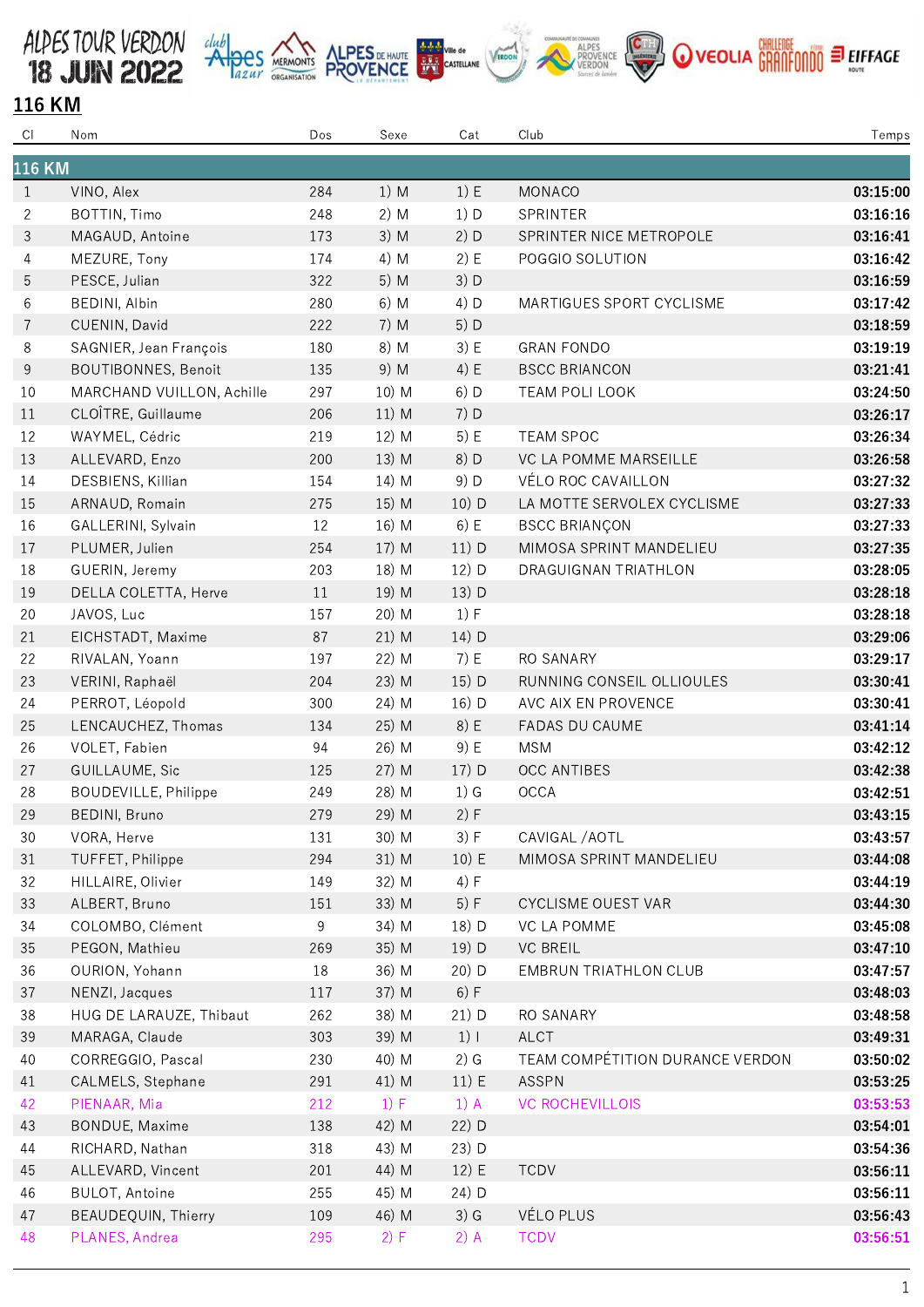

| C1 | Nom                    | Dos | Sexe  | Cat    | Club                                 | Temps    |
|----|------------------------|-----|-------|--------|--------------------------------------|----------|
| 49 | DELAHAYE, Julien       | 240 | 47) M | 25) D  | AS CYCLO CARNOUX                     | 03:59:10 |
| 50 | LESPINASSE, Anthony    | 250 | 48) M | 13) E  | TEAM SPOC NICE                       | 03:59:17 |
| 51 | SAUGNEAUT, Thomas      | 89  | 49) M | 26) D  | LES CENTAURES DE PERTUIS             | 03:59:22 |
| 52 | VEREECKE, Vincent      | 246 | 50) M | 27) D  |                                      | 03:59:31 |
| 53 | GARCIA, Charly         | 163 | 51) M | 7) F   | ALPILLES LUBÉRON CYCLING TEAM (ALCT) | 04:00:21 |
| 54 | POIREL, Kilian         | 233 | 52) M | 28) D  | ROUE D'OR SANARY                     | 04:00:27 |
| 55 | KEVIN, Emery           | 29  | 53) M | 14) E  | MIMOSA SPRINT MANDELIEU              | 04:01:52 |
| 56 | PERLA, Jonathan        | 177 | 54) M | 29) D  | <b>ALCT</b>                          | 04:02:31 |
| 57 | HUET, Patrice          | 133 | 55) M | 8) F   | FADAS DU CAUME                       | 04:02:51 |
| 58 | THOMEL, Alexandre      | 181 | 56) M | 15) E  | VÉLO CLUB DE BREIL                   | 04:04:29 |
| 59 | VAN DER LINDE, Florian | 286 | 57) M | 30) D  |                                      | 04:07:56 |
| 60 | BROWN, Garry           | 5   | 58) M | 16) E  | ROUE D'OR MUYOISE                    | 04:08:16 |
| 61 | CARRILLO, Christèle    | 184 | 3) F  | 1) B   | <b>ASPL</b>                          | 04:08:17 |
| 62 | LEBRAULT, Florent      | 282 | 59) M | 9) F   | MIMOSA SPRINT MANDELIEU              | 04:08:30 |
| 63 | VALENTINI, Serge       | 256 | 60) M | $4)$ G | CAVIGAL NICE TRIATHLON               | 04:09:12 |
| 64 | JEAN, Léon             | 293 | 61) M | 17) E  | TEAM POLI LOOK                       | 04:10:13 |
| 65 | VERA, Raphaël          | 3   | 62) M | 31) D  | <b>GALLARDO SPORTS</b>               | 04:10:23 |
| 66 | COLLOMP, Arnaud        | 130 | 63) M | 32) D  |                                      | 04:11:28 |
| 67 | CIANCI, Adrien         | 251 | 64) M | 33) D  |                                      | 04:13:29 |
| 68 | SUMAR, Mikhail         | 16  | 65) M | 18) E  |                                      | 04:13:47 |
| 69 | PISTOLESI, Franck      | 241 | 66) M | 19) E  |                                      | 04:14:30 |
| 70 | PERRIN, Serge          | 231 | 67) M | 2)1    | <b>CCRG LA GARDE</b>                 | 04:14:44 |
| 71 | VIMBERT, Olivier       | 310 | 68) M | 10) F  | CYCLO CLUB VENCE                     | 04:15:39 |
|    |                        |     |       |        |                                      |          |
| 72 | ROUX, Remi             | 325 | 69) M | $5)$ G |                                      | 04:15:50 |
| 73 | BETTACHE, Abel         | 74  | 70) M | 11) F  |                                      | 04:16:13 |
| 74 | LAMBERT, Gary          | 93  | 71) M | 34) D  |                                      | 04:16:19 |
| 75 | COLLOMP, Sylvain       | 285 | 72) M | 20) E  |                                      | 04:16:22 |
| 76 | DE PASQUALIN, Thomas   | 327 | 73) M | 21) E  |                                      | 04:16:34 |
| 77 | BERTRAND, Florent      | 237 | 74) M | 12) F  | <b>UC GRASSE</b>                     | 04:17:03 |
| 78 | COTTA, Franck          | 214 | 75) M | 13) F  | UC CARQUEIRANNE                      | 04:18:09 |
| 79 | SIMONIN, Regis         | 271 | 76) M | $6)$ G |                                      | 04:18:47 |
| 80 | GOUROV, Maxime         | 329 | 77) M | 22) E  |                                      | 04:19:20 |
| 81 | CIANCI, Roland         | 71  | 78) M | $7)$ G |                                      | 04:19:27 |
| 82 | SANTI, Claude          | 215 | 79) M | 3)1    | <b>MSM</b>                           | 04:19:50 |
| 83 | MARTIN, Yannick        | 276 | 80) M | 35) D  |                                      | 04:20:38 |
| 84 | BIZET, Rodolphe        | 25  | 81) M | 23) E  | <b>CSPM VALBERG</b>                  | 04:20:57 |
| 85 | RICHTER, Holly         | 36  | 4) F  | $2)$ B |                                      | 04:21:57 |
| 86 | BETTACHE, Kenzi        | 84  | 82) M | 36) D  |                                      | 04:22:30 |
| 87 | HAMLIN, Gilles         | 264 | 83) M | 14) F  |                                      | 04:22:53 |
| 88 | MARTIN, Didier         | 278 | 84) M | 15) F  | CAVIGAL NICE                         | 04:23:39 |
| 89 | SIMON, Jacky           | 307 | 85) M | 16) F  |                                      | 04:23:39 |
| 90 | MASSA, Cecile          | 314 | 5) F  | $3)$ B |                                      | 04:25:44 |
| 91 | LHEUREUX, Stephanie    | 273 | 6) F  | 4) B   | MIMOSA SPRINT MANDELIEU              | 04:27:03 |
| 92 | SCALABRE, Yann         | 266 | 86) M | 24) E  |                                      | 04:28:28 |
| 93 | <b>BETTACHE, Nayel</b> | 76  | 87) M | 37) D  |                                      | 04:29:00 |
| 94 | VICENTE, Jérôme        | 189 | 88) M | 25) E  | CYCLO SPORTIFS LA VOULTE             | 04:29:12 |
| 95 | CARRILLO, Robert       | 235 | 89) M | 17) F  | ANTIBES TRIATHLON                    | 04:29:32 |
| 96 | LAFRANCHISE, Didier    | 287 | 90) M | $4)$   |                                      | 04:30:52 |
| 97 | FAURE VINCENT, Maëva   | 158 | 7) F  | $3)$ A | <b>BSCC BRIANÇON</b>                 | 04:31:13 |
| 98 | RENVOISE, Nicolas      | 66  | 91) M | 38) D  | <b>BIKES FRANCE</b>                  | 04:32:21 |
| 99 | LECROCQ, François      | 274 | 92) M | 39) D  | UNION CYCLISTE GRASSOISE             | 04:33:28 |
|    |                        |     |       |        |                                      |          |